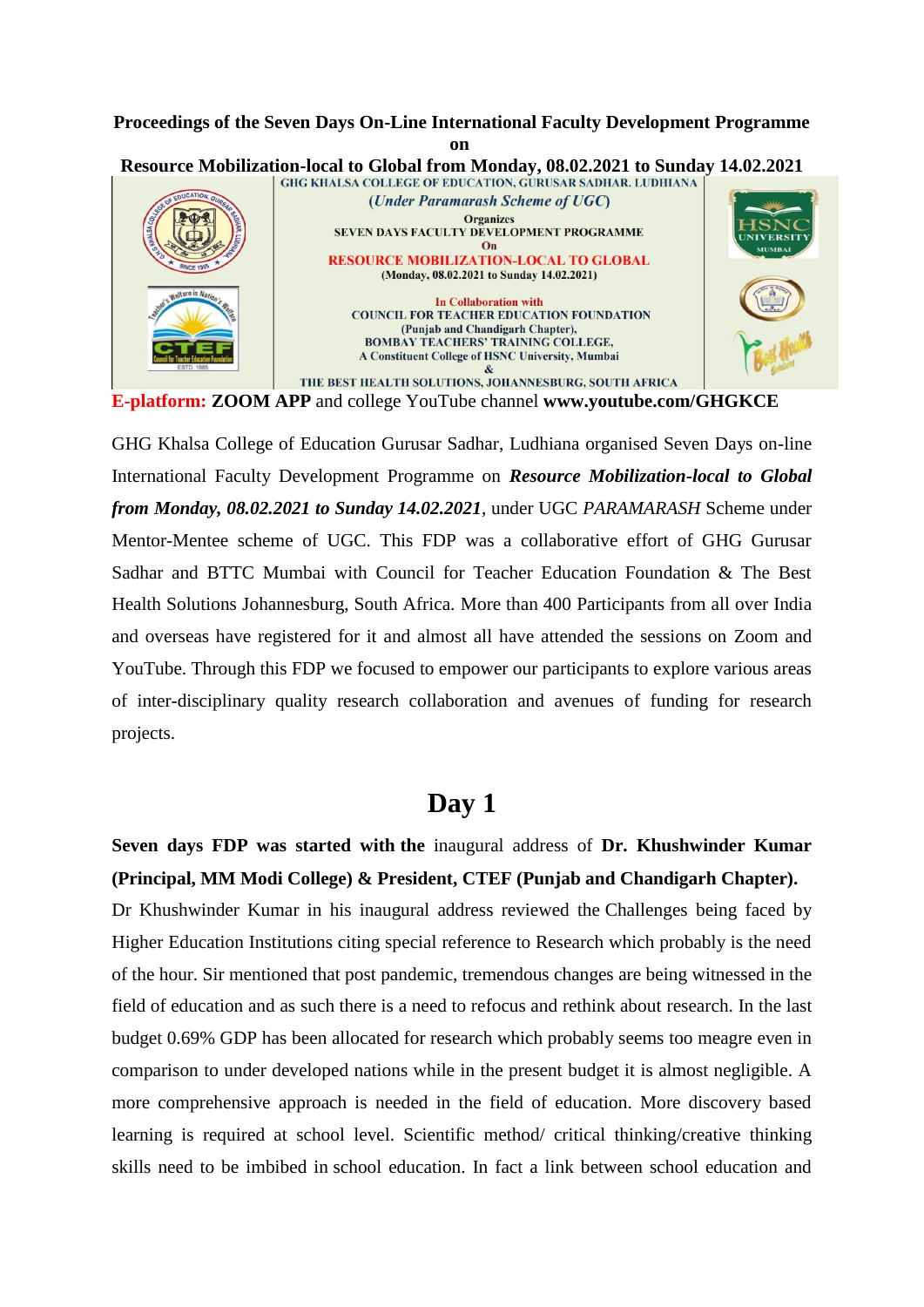higher education is presently required. Human beings are a biological entity and there is a need for a balance in cognitive, affective and psychomotor domains. We need to analyse the contention of these e-platforms. Referring to the theme of the FDP-Resource Mobilization-Local to Global Dr. Khushwinder deliberated that NEP 2020 has talked of NRF. However, modalities about Research funding needs to be clarified as submissions of proposals shall be more competitive in order to make it more qualitative and decisive. Sir concluded with the suggestion that Education sector needs to collaborate with the corporate sector and develop fine linkages in order to do better in the field of research.

# **Resource person for Day I of the Faculty Development Programme Mr. David Mnkandla (Milpark Business School, South Africa) deliberated on the followings themes:**

I. Unpacking Resource Mobilization

II. Art of Proposal Writing

I.Unpacking Resource Mobilization

#### **Outline of his Presentation**

- Defining Resource Mobilization for Community based organizations
- Key aspects of resource mobilization
- What anchors or undergrads resource mobilization.
- Highlighting resource mobilization strategies
- Challenges in resource mobilization

Mr. David started his deliberation by defining resource mobilization as the process that seeks to achieve the mission of the organization by harnessing all relevant enablers/resources internally and externally. Further he elaborated that resource mobilization is a gamut of continuous and deliberate activities involved in securing new and additional resources for organizations or social groupings'. Resource mobilization is not necessarily fund-raising, but fund –arising is a critical aspect of resource mobilization. It is a strategic management function of any organization or entity.

#### **Purpose & Importance of Resource Mobilization:**

The purpose of resource mobilization is to identify and always avail resources necessary to achieve long and short term strategic goals. Resource Mobilization is critical to any of the organization for varied reasons:

Firstly it is the engine of the organization's adaptive capacities-planning and budgeting. Citing examples from the industrial revolution, COVID pandemic he emphasized on the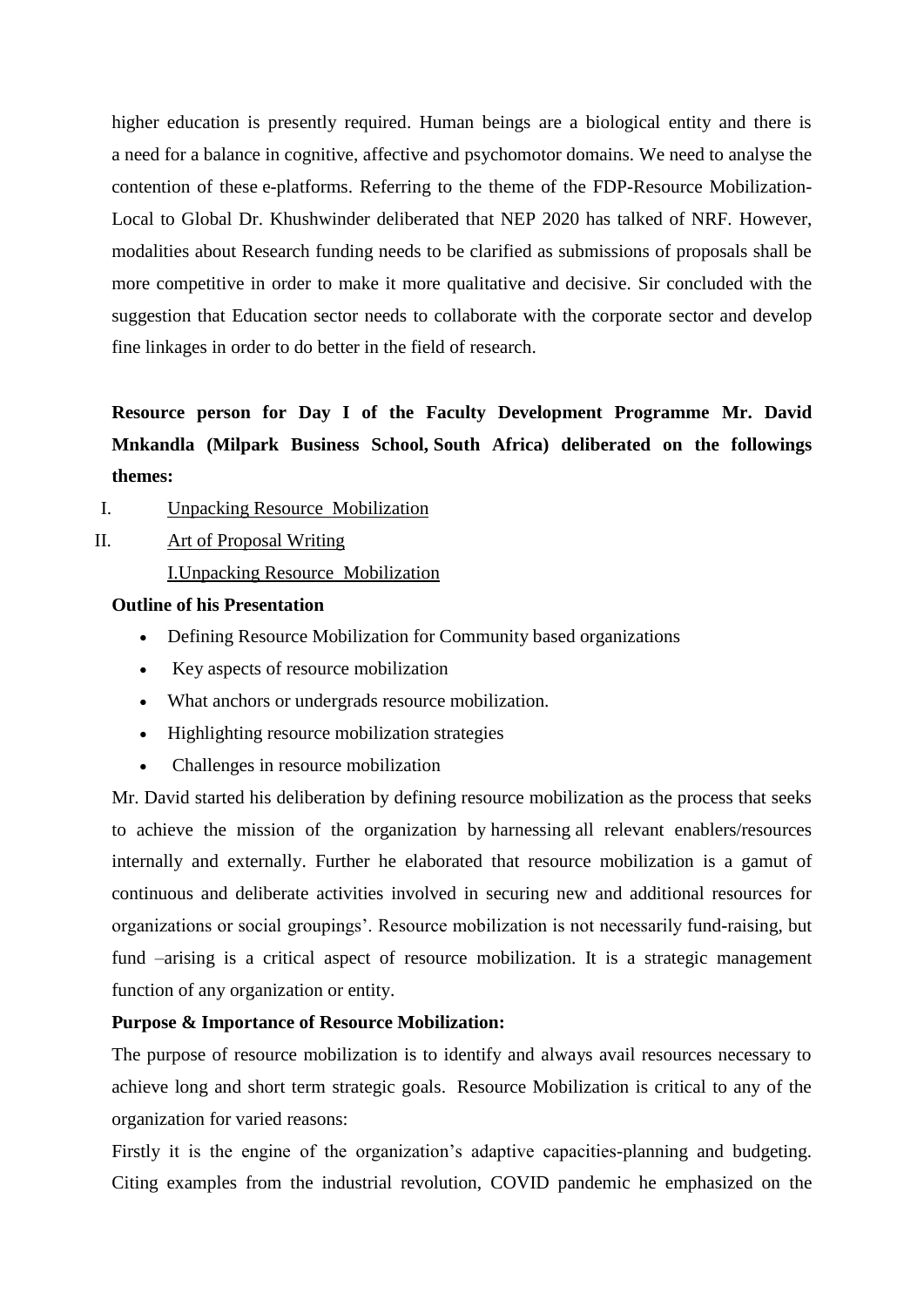importance of Resource mobilization. Secondly it promotes organizations' relevance to different target population groups. Thirdly it anchors organizational sustainability and broadens the resource base. If Resource Mobilization of the organization is poor the sustainability of that organization stands on a sandy ground. Lastly without good Resource Mobilization strategy, scaling up services and their improvement becomes a nightmare. It drives improvement and scale up of services.

To implement the vision of the organization not only fund raising but other appropriate strategies are required. Mr. David explained the key resources in Resource mobilization as Human Resources, Material resources, Finance and Knowledge.

In the next part of presentation he discussed the key aspects of mobilization as defining and crafting coordinated approaches by management and clearly soliciting, harnessing and acquiring utilization strategies. Further he emphasized that each organization identifies potential sources of resources needed-, have a database that is clearly categorize, develop relevant proposals that are aligned to the organizational vision, mission and strategy Another important aspect is that each organization has appropriate skills to drive the processes

Mr. David focused on anchors/undergirds resource mobilization as per following:

These are organizational strategy, communicating prospecting and robust social capital. Organizational strategy development in other words organizational visioning involves integrating resource mobilization into the organization's vision, mission and goals and putting in place internal systems and processes that enable the resource mobilization efforts. Major aspect for an organization for Resource Mobilization is Credibility

#### **Resources should to be Credible and entrusted**

- Organizational credibility the organization must be trusted
- Good institutional systems control mechanisms
- Good corporate governance  $-\omega$  oversight and stewardship

# **Further Mr David pondered on the fact that Why is resource mobilization always critical?**

- It is about key organizational functions, sustainability, relevance, pragmatism
- The ever changing and fluidity of dynamics for resourcing
- The need to keep an eye on new technology and challenges
- Funding focus amongst many sources tend to change rapidly
- Mechanisms and channels for attracting resources keep on changing in line with a plethora of global socio-economic development.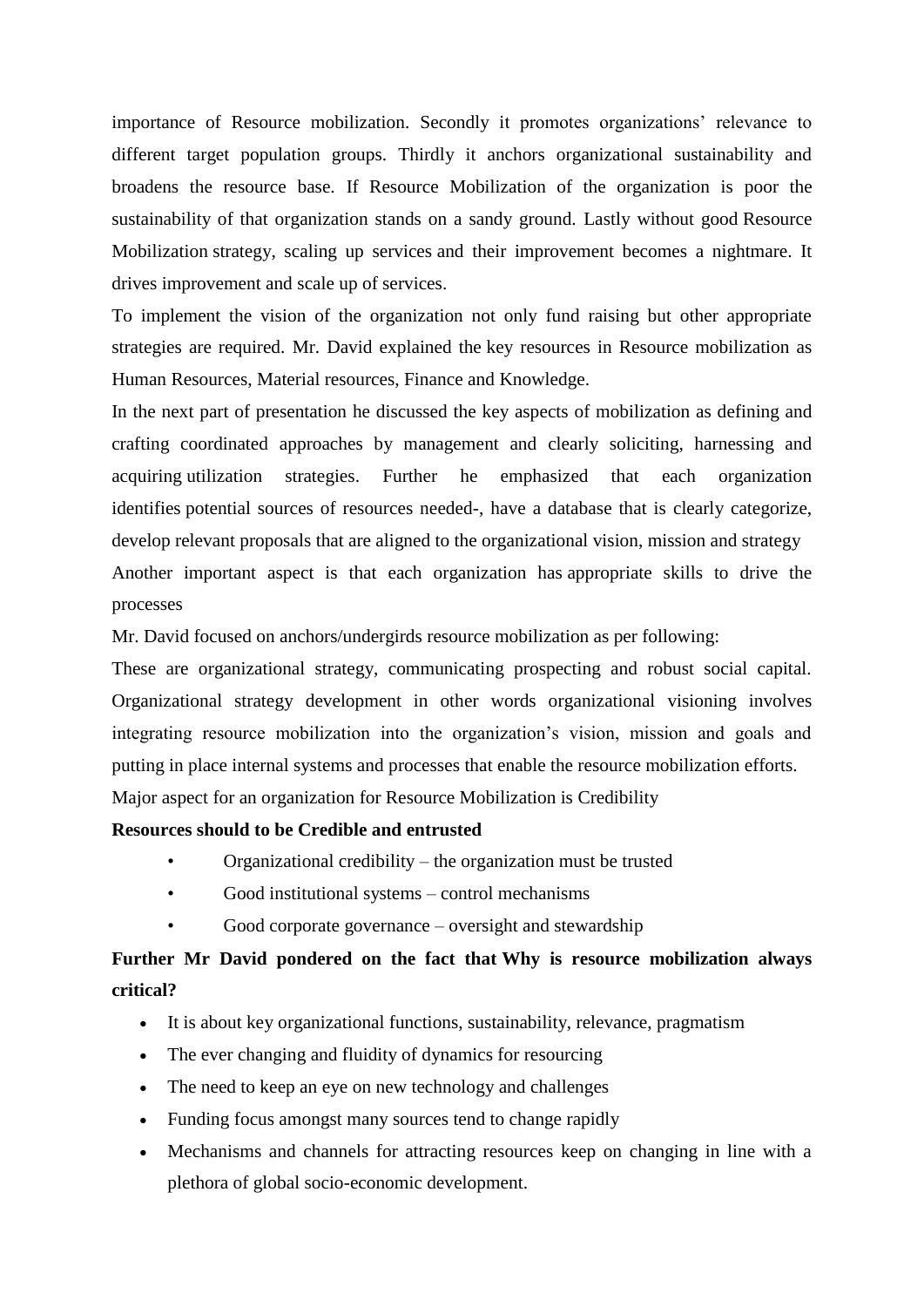All organizations need to give more careful consideration to their sustainability, in a context where it is no longer "business as usual".

Another very important aspect discussed was Sustainability i.e. the ability of an organisation to develop resilience in its organisational structure and to secure and manage sufficient resources to fulfil its mission effectively and consistently, over time, without excessive dependence on any single funding source. Further he emphasized Resource mobilization must always support these key streams of sustainability:

- 1. Institutional
- 2. Financial
- 3. Programmatic

# **Addressing the important Steps for Resource Mobilization, Mr David delineated the following steps:**

- 1. Developing a Strategic plan (including a resource mobilization strategy).
- 2. Identify the resource requirements in line with the strategic plan
- 3. Mapping sources of different resources and identification of required resources for projects.
- 4. Comparing what is need and what is available to determine the gaps
- 5. Identify potential sources of needed resources
- 6. Outlining the best strategies for approaching stakeholders (donors and partners)
- 7. Outlining monitoring and review mechanisms
- 8. Documentation and dissemination of all activities.

In Resource Mobilization it is important for the organization to decipher the Fundraising strategies- Recognize the previous Donors or identify the new donors, showcase their performance and show that the organization is very serious and concerned about the donors, document most significant changes and connect to social media apps.

Mr David concluded his deliberation by putting forth facts of Success to Resource Mobilization i.e. develop new partnerships and relationships, Nurture and maintain relationships and reassert the value of donors by various strategies and Thank donors, staff and partners involved.

Citing the Benefits of resource mobilisation strategies, Mr David emphasized that resource mobilization provide the basis within which an organization can evaluate, explore and understand its capacity to self-sustainability and growth and provide a framework within which the stakeholders can continuously monitor, evaluate and improve on the strategy's degree of efficiency and effectiveness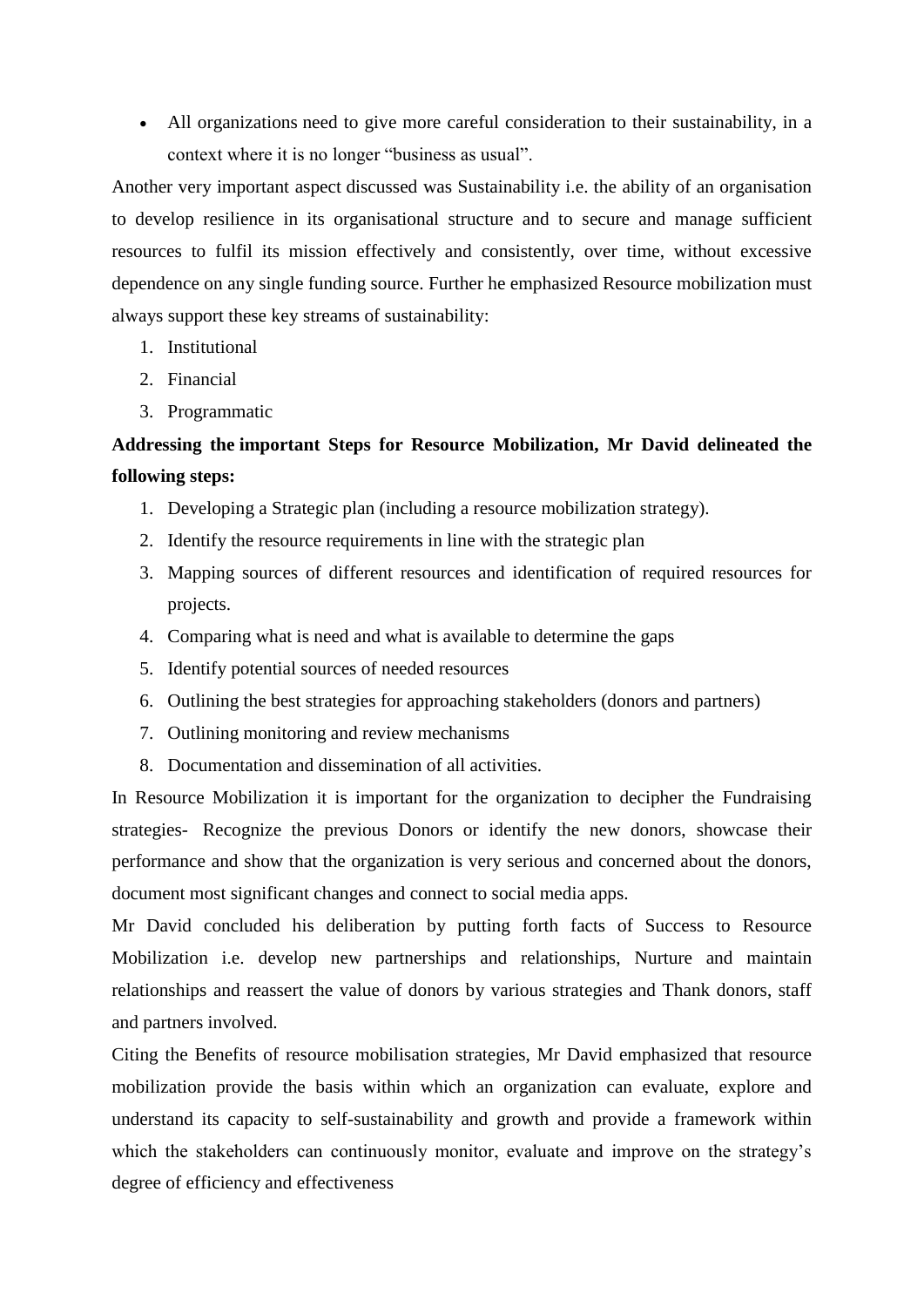## **II. ART OF PROPOSAL WRITING**

Mr David focussed that PROPOSAL WRITING is a critical skill that makes soliciting more successful in resource mobilization

- Outsource if possible.
- Requires identification of good grant opportunities and responding with precision in line with key requirements
- Always build a strong case for your organization, but in line with set priorities and your vision
- A good proposal has a sound technical approach that clearly demonstrates that is in sync with the prospective funder.
- Use evidence to support your organizational performance and write convincingly.

In the end he shared some Internal and External Challenges in Resource Mobilization

Internal Challenges: Limited staff and governance, Inadequate networking skill, Lack of strategic and operational plans speaking to resource mobilization, the founder syndrome – limits horizons and Poor organizational branding and use of appropriate tools like social media.

External challenges: Donor priorities not linked to organizational ones, competition from other like-minded organizations, Donor restrictions, Lack of enabling environment – country rules may prohibit, Donor preferences etc.

#### **Day 2**

On the second day of the faculty development programme, the esteemed resource person was **Dr. Ndumiso Tshuma, Public Health specialist from The Best Health Solutions, Johannesburg, South Africa. He deliberated on the following themes**

- Responding to Calls for Proposals
- Local and International Funding Sources"

Human Resources: Local and International Collaborations

He focused on the financial aspect as a key resource in the resource mobilization process. To begin with he talked about the grant writing process and illustrated the various aspects which should be kept in mind while responding to the proposal call. After identifying the needs and focus of the area to be researched, the researcher should try to find about the prospective grants which are being offered. Then he should develop a general proposal and also calculate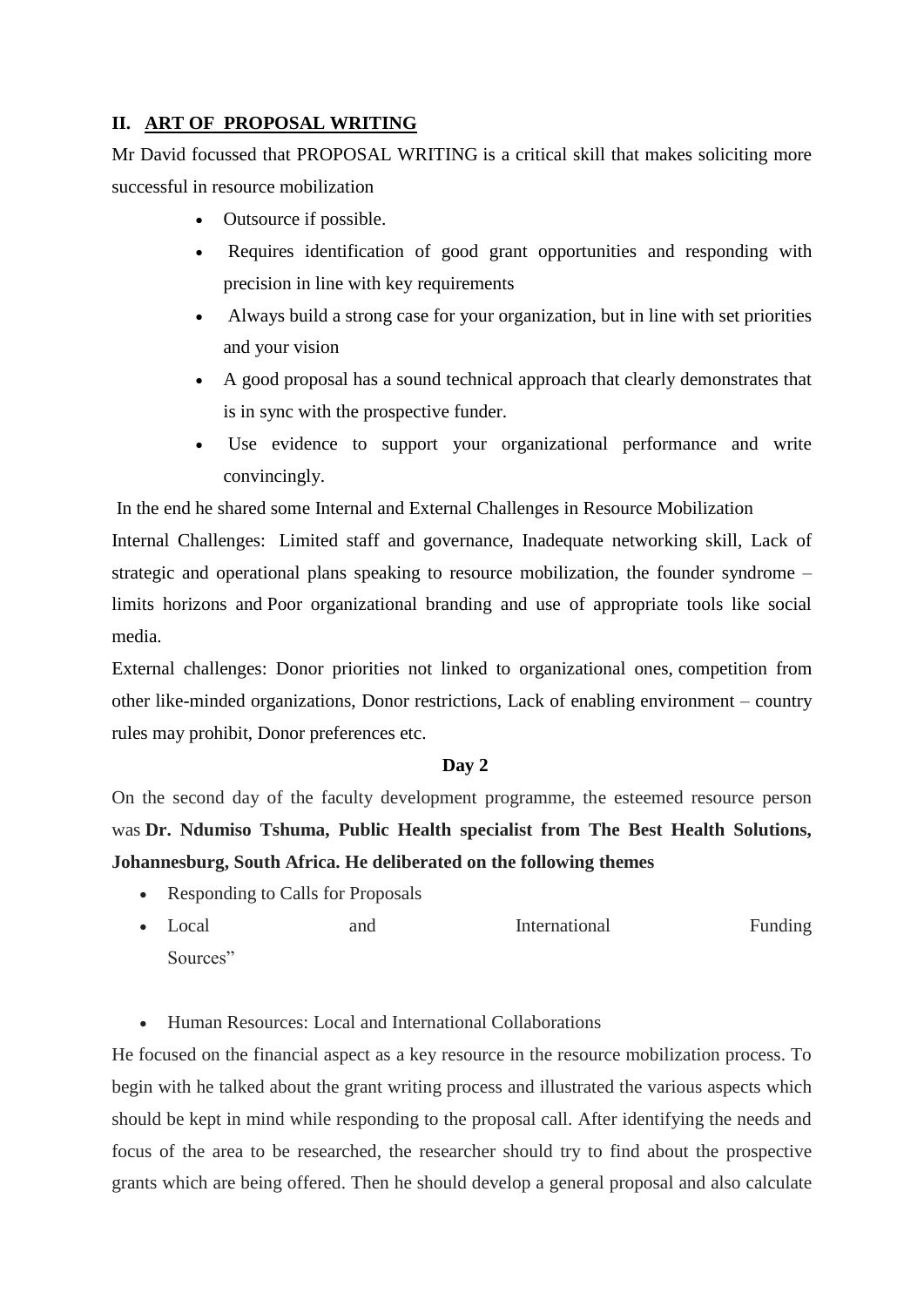the budget involved in it. A specific proposal has to be prepared and this proposal should be prepared before the deadline. Sticking to the deadlines is very important while writing a grant proposal which really affects the acceptance or rejection of the proposal.

The terms of reference mentioned in the proposal/ eligibility criterion has to be understood, a team should be formed comprising of people who can be really cooperative and useful in the completion of the proposal. While recruiting manpower collect CVs of the members and go through them carefully. Collaboration and team work are very important while undertaking a proposal. Allocation of roles should also be rightly done for the success of the project.

Further he talked about using right terminology, technical approach which is known to the entire team. The timelines should be checked and steps should be specified accordingly. After the completion of the proposal ask for suggestions from all involved. Development of MOU is also important to avoid any conflict which may arise between the institutions or people collaborating for the project.

He then deliberated on how to unpack the technical approach to be adopted while undertaking the project.

- **Significance of the project**: A mapping exercise should be undertaken to study the available human resources to decide for collaborations. According to the needs of the community and demands of the project a sensible structure can be developed for the project and accordingly collaboration can be established.
- **Innovation:** The theory of innovation is a critical aspect in acceptance and rejection of the proposal. You need to think out of the box. New ideas which can bring about improvement in the previously established practices are strength of a proposal. Infusing innovation and documenting the results is very important.
- **Linking theory and practice**: This is another important aspect while making a proposal; we need to link the academic practices to community practices. Collaborate with community organizations.
- **Technical approach conceptual frame research design approach**: Are the overall strategy methodology and analysis well-reasoned and appropriate to accomplish the specific aims of the project? Has the team suggested a robust approach to achieve the aims of the project? Are potential problems,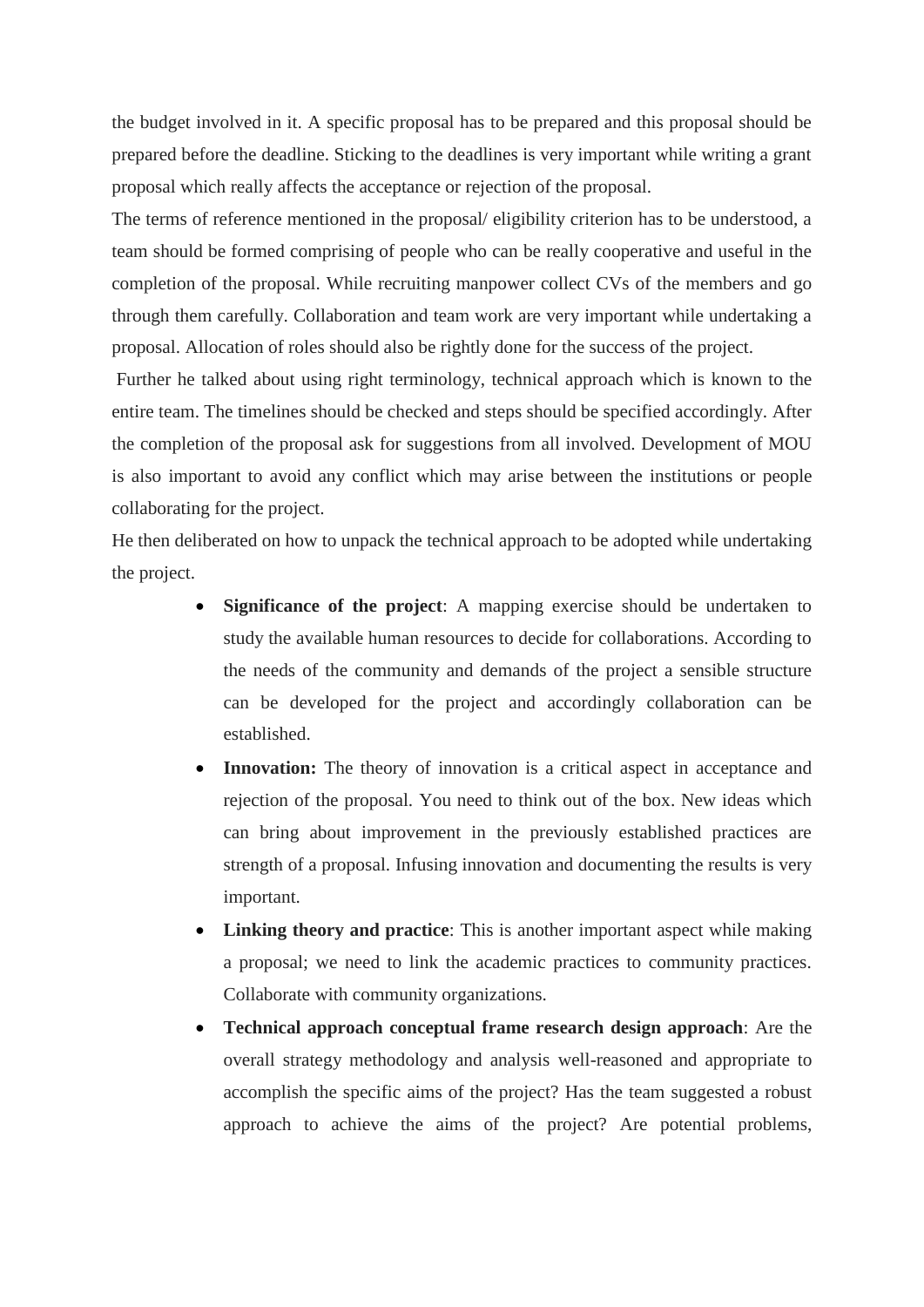alternative strategies and benchmarks for success presented? Such questions need to be addressed.

- **Project team investigators**: The investigators are also to be looked into, who from the community should be involved so that best and concerned persons can go about with the project and thus aims of the projects can be realized.
- **Budget**: It forms an important aspect to be looked into so that the budget is not exceeded. Reviewing the budget for accuracy has to be ensured.
- **Implementation plan**: How the timelines will be prepared and sticked to and how grant would be properly utilized is another aspect to be considered seriously.

In the end bringing the all concerned together that is problem, theory and practice, innovation, technical approach, project team, budget and project plan in a set relationship can ensure the success of the project.

#### **Day 3**

The third day of seven days long faculty development programme was graced by Dr. Ravneet Chawla, Associate Prof., Govt. College of Education, Chandigarh. Topic of her presentation was **"**Sharing Experiences about Research Grant". Dr. Ravneet Chawla in her deliberation shared her international and national travel experiences for conducting her research work. At the outset she pondered upon the various challenges the researcher could face while planning for research in foreign shores. Few of the challenges enumerated by her include Food, Money for boarding and lodging and language. She further explained that it is very important to fill the form of various grant agencies with utmost care. The researchers need to be very careful about the deadlines given by various agencies who provide the travel grants for conducting the research work. One must also develop the art of documentation in order to receive the grant. The documentation must be done in a crisp way with non-repetitive and nonornamental language. For this purpose one can depend on the scientific way of writing. She further added that one should follow the style of writing application which is particular for an organization. The researcher who is applying for the grant must also be sensitive towards the expectations of the organization from which he or she is seeking grant for his or her research work. The researcher must follow the newsletter or any other relevant document from their website for this purpose. Dr. Ravneet through her travel research experiences conveyed that self -discipline and group discipline build wonders for carrying out research work. She also suggested that the self- belief of the researcher is endorsed further. When one is conducting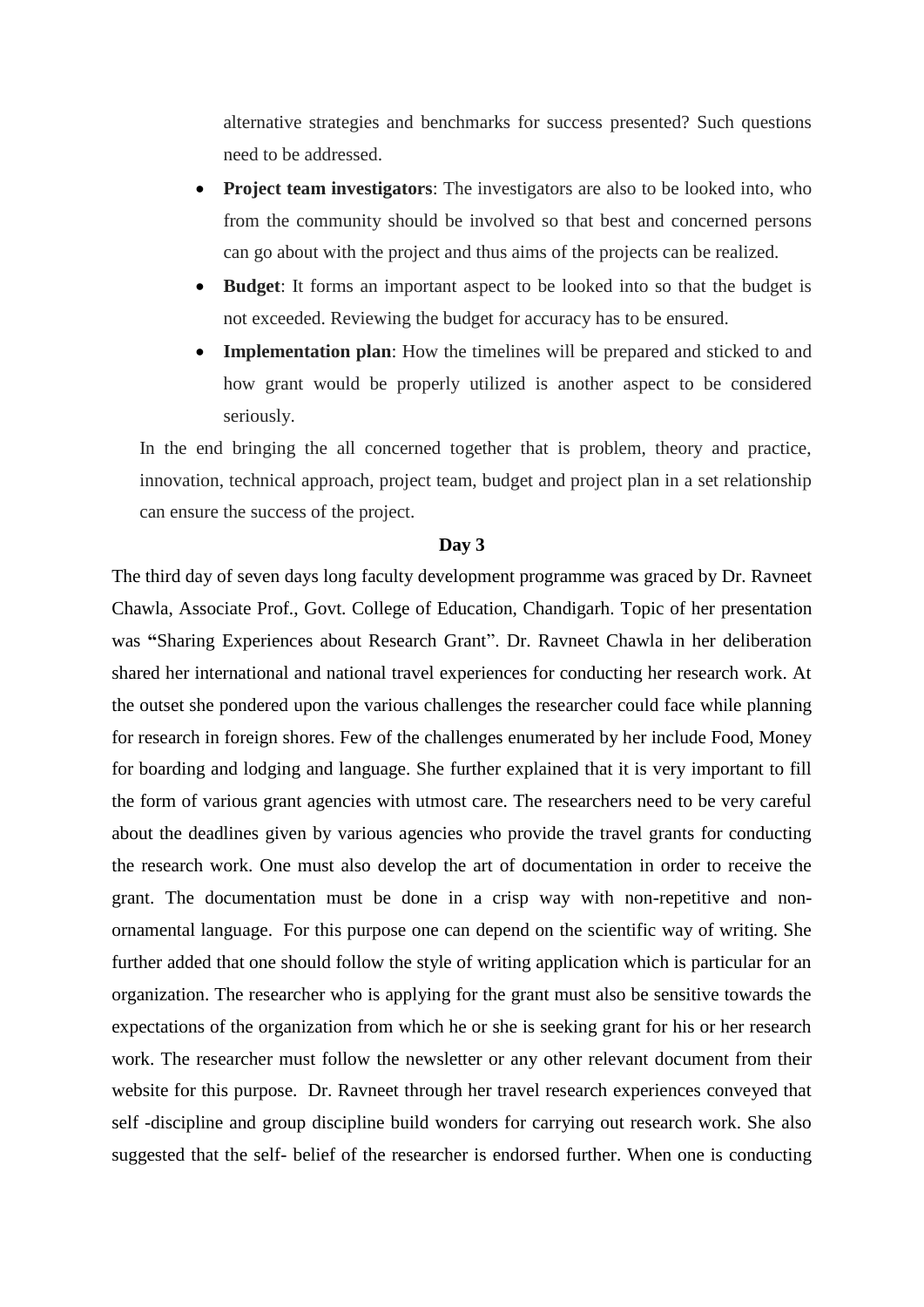his or her research work at an international platform new collaborations are also endorsed. Dr. Ravneet emphasized that we need to make modifications in our present curriculum in order to make our students more research oriented. They must be provided with maximum opportunities through curriculum so that they could express themselves in a better way.

Dr. Ravneet Chawla's deliberation was also accompanied by the live interaction with her students. They shared their valuable and motivating experiences which they had while interacting with Dr. Ravneet Chawla. The national and international travel experiences shared by Dr. Ravneet Chawla were truly fascinating.

#### **Day 4**

The day fourth of seven days long faculty development programme was graced by Dr. Sonal Singh, **Associate Professor & Head , School of Studies in Library & Information science Vikram University Ujjain (M.P.). Topic of her presentation was " Library as a Learning Resource Centre".** Dr. Sonal started her presentation by highlighting the importance of Library as an important learning resource centre (LRC). She quoted the library as a supplemental educational tool for the academic community. It serves as a bridge between the user and his information. LRC is a means of universal education. These are the libraries without walls ready to serve from local to global.

Dr. Sonal further discussed briefly about the various LRC Services including; Circulation Service, Bibliography and Literature search services, Documentation Service, Reference and Information Services and Document Delivery Services and what type of activities are performed under each category. Dr. Sonal also talked about the various types of library collections consisting of Books, Periodicals and Electronic-Resources (e-resources). LRC provides remote access facilities to registered users. Paid resources-can be accessed by User name and Password and freely available/Open access resources-can be accessed via web. Various Web Search Engines for Scholarly Literature was also discussed by Dr. Sonal in detail. She talked about: Google scholar, Microsoft Academic, BASE, CORE, Science.gov, Semantic Scholar, Baidu, Scholar Open, DOAR and JSTOR. She also provided the link to these search engines.

Along with these search engines, she also threw some light on e-Resources initiated by Government of India which are free e resources accessible through web like NDLI, INFLIBNET. She talked about the Major Activities including e-Consortium, Open Access Initiatives, NASSDOC etc. Various open access initiatives were also discussed. She further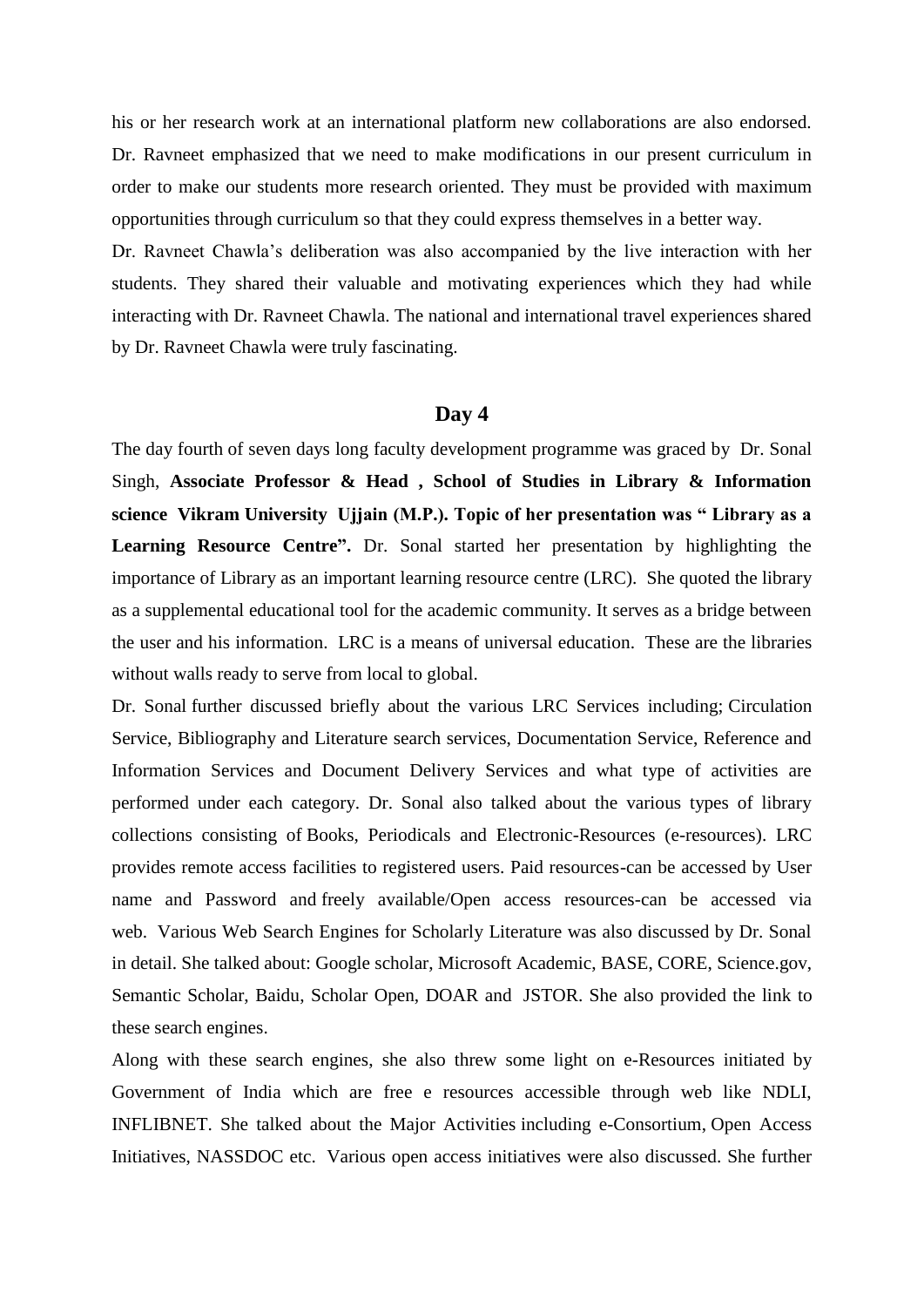explain in detail about Consortia and its categorization i.e On the basis of Subject/Area of Coverage- Multi-discipline oriented consortia , UGC sponsored INFONET , On the basis of Geographical region covered- Local level consortia- situated in a particular city/town of a district, State, regional, national, international level consortia NISCAIR, CeRA, DRDO Ejournal Consortium, NML-ERMED Consortium, HELINET Consortium, DeLCON Consortium, UGC-DAE Consortium, MCIT Library Consortium, FORSA Consortium. On the national level also we have various on line learning platforms in India like SWAYAM PRABHA and various UG/PG MOOCs. Dr. Sonal not only discussed the various search engines but also gave a demonstration to search any kind of learning material using theses platforms including books, journals, articles, theses etc. She motivated the participant to make an efficient use of LRC's for their professional development and for their knowledge enhancement. In the end she concluded her presentation with the saying that LRC is a lifelong companion from cradle to grave. Learning is a lifelong activity and we should never stop learning. It was indeed a very insightful session.

# **Day 5**

The fifth day of seven days long faculty development programme was graced by Dr**. Rajiv Jha, Associate Prof. BTTC, Mumbi & Dr. Priya Pillai, Librarian, BTTC, Mumbai.**

**Topic of their presentation was** Sharing Experiences about Research Grant & **Academic** writing respectively.

Dr. Jha started his deliberation by providing an overview and background of the academic writing. He highlighted that academic writing is a journey not a destination. He in an optimistic note said that the future of research culture is bright as nowadays research is taken up at the school level as well.

Dr. Rajiv set the scene of his deliberation by citing the varied definitions of academic writing which can be concluded as per below:

- Academic writing is clear, concise, focussed, structured and backed up by evidence.
- Its purpose is to aid the reader's understanding.
- It has a formal tone and style
- Academic writing is generally quite formal, objective and technical.
- It is a non-fiction type of writing produced as part of academic work.

After defining the academic writing Dr. Jha mentioned some concepts inherent in academic writing which include: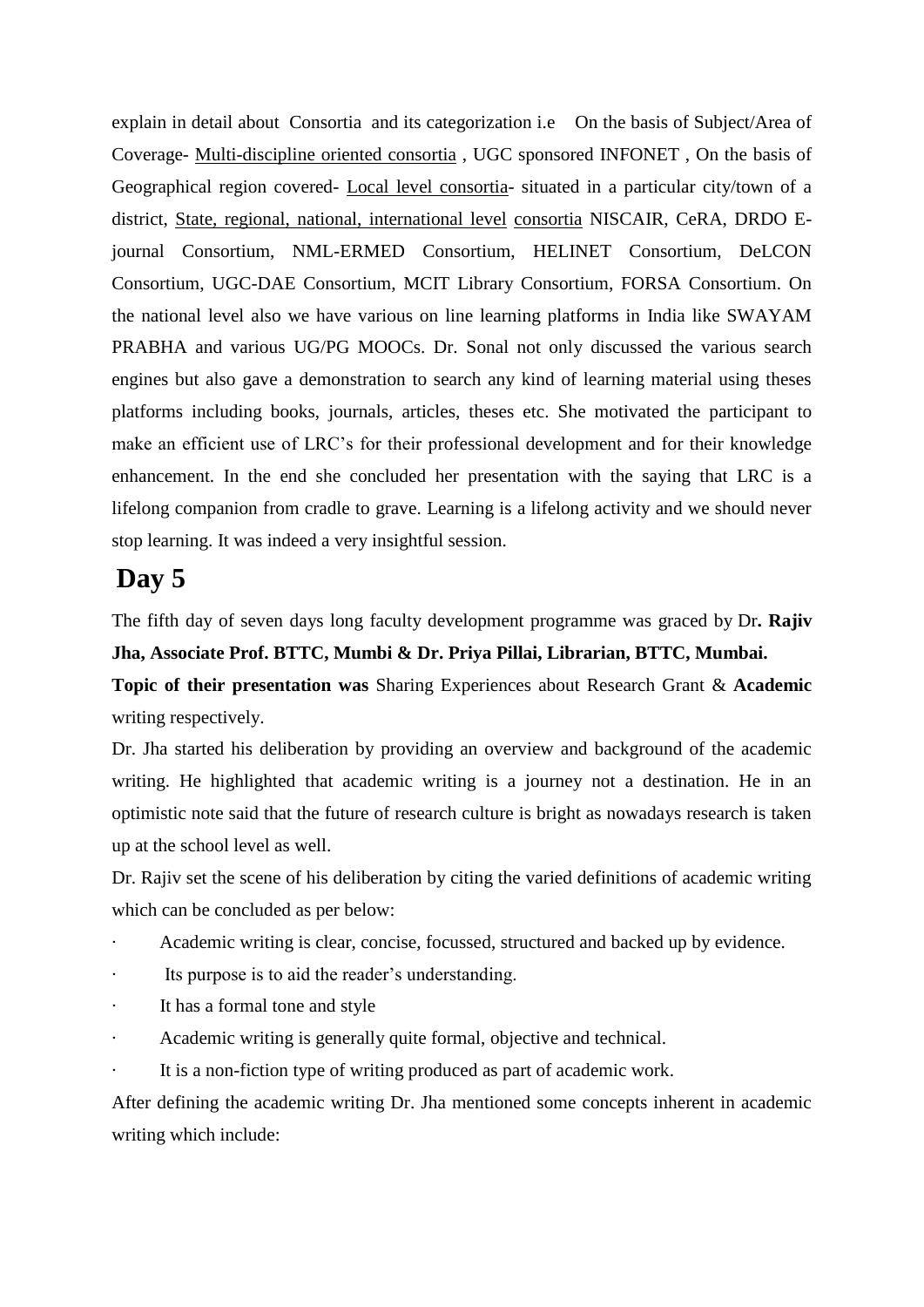By scholars and for scholars- scholars must read, think and argue before starting the academic writing process.

· Topics and questions of interest: The scholar must choose the topic of academic writing which is relevant and appropriate and appeals to the academic community.

Present and informed argument.

He further elaborated that the academic writing is an action oriented process. One has to tell what he or she thinks about a particular topic/area/ problem rather than what is already known. While discussing the various paradoxes of academic writing, Dr. Jha stressed that these paradoxes sometimes force us to leave the task of academic writing in hand. But the scholars must encounter these paradoxes. He expounded that we must write in an original way and moreover it should not be a simple writing activity. One must also analyse the opinions that he or she has used in his or her writing in his own way and must also add in them. One must give his/her own significant contribution to his/her academic writing. Later on, Dr. Rajiv Jha discussed the various types of the academic writing viz. descriptive, Analytical, persuasive and critical. He also threw light on the various characteristics of academic writing, to cite a few: Clarity, Unambiguity, completeness, cohesion, critical thinking, formal style etc.

Next Dr. Jha discussed the creative phase of academic writing named Advancing or stepping forward. He also shared the Matrix for tackling the Writing Time Frame. Further he deliberated about the six steps of academic writing which include: Idea, framework, draft, Editing drafts, Final draft and the last is publishing. Sir provided few guidelines for academic writing which included checking plagiarism, using appropriate grammar by making use of a free grammar checker and also hinted at a few things that the scholars must avoid in his or her academic writing i.e. Idioms, acronyms, contractions, vague or casual words etc. Dr. Rajiv ended his presentation by quoting Ray Bradbury- "You fail only if you stop writing"

#### **Session –II Dr. Priya Pillai**

Dr. Priya commenced her deliberation on "Pursuing Academic research Funding" by sharing the statistics related to the institutions leading in social science research and the established centres of research. She elaborated the various schemes run by University Grants Commission including Postdoctoral fellowship grant which is given to students doing their degree in doctorate as well as students pursuing some post graduate research work. Another scheme shared by her is "university with potential for Excellence in a particular area". This scheme was introduced by UGC during the 9th year plan in order to promote quality and excellence in the field of education and for encouraging interdisciplinary approach in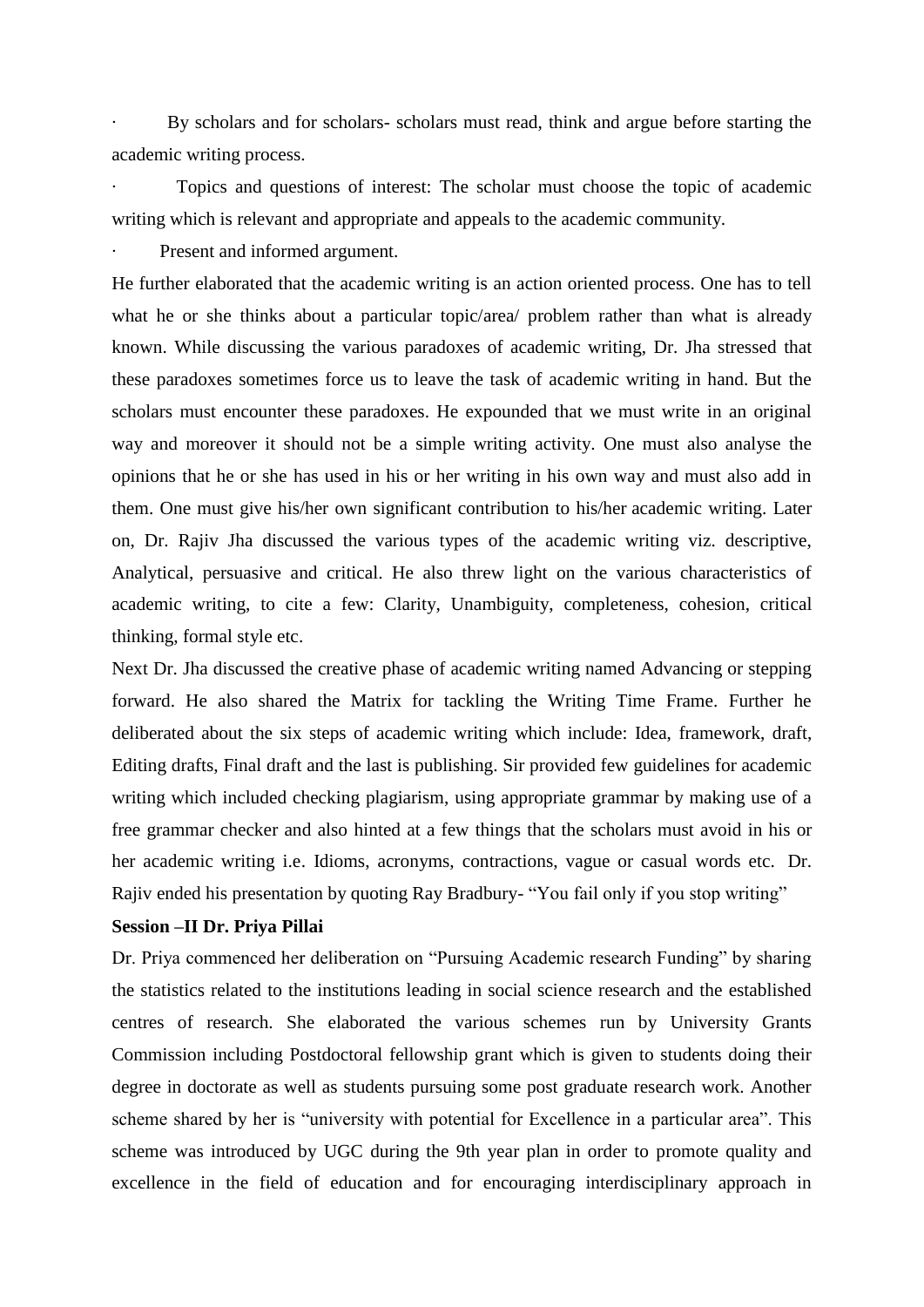teaching and research areas. The Scheme of Colleges with Potential for excellence was introduced in the 10th year plan. Under this scheme the colleges are financially supported to improve their academic infrastructure and adopt innovation in teaching learning process activities and also initiate research culture in their colleges. Dr. Priya also discussed the various research awards that are given by UGC. While talking about the Special assistance programme she said that under this programme of UGC the financial aid is provided for salary of project fellows and non –recurring as well as recurring items of expenditure.

Bilateral Cultural and educational exchange programme are joint research programmes under which memorandum of understanding is signed with other countries. To cite a few: UGC-UKIERI Partnerships, Indo-Israel Joint research programme.

Dr. Priya shared some sites for research funding including Jawaharlal Nehru University, Azim Premji University, Delhi University and Pandit Madan Mohan Malaviya National Mission on Teachers and Teaching (PMMMNMTT) for education. Some elaboration on Autonomous Research Institutions was also given by the resource person. Which include Indian Council, Indira Gandhi Institute of development Research Mumbai. Various Research schemes under SPARC, IMPRESS and STRIDE were elaborately discussed by Dr. Pillai. The objectives and eligibility criteria to obtain grants under these schemes were discussed in detail.

Some overseas Research Grants given by various prestigious international institutions were also shared by Dr. Priya including The Spencer Foundation Grant given to promote the field of education and Sandee Foundation etc. In the end Dr. Priya gave her inputs to apply for a particular grant. For this the person applying for the grant must incorporate the importance of his/her research project at global, national and international level. One needs to have a competitive spirit for seeking grants for their research work.

# **Day 6**

The day Sixth, of seven days long faculty development programme was graced by Dr. **Ramesh Sharma, Associate Prof. Instructional Design, Ambedkar University Delhi, India. Topic of his presentation was** "Online Platforms for showcasing and Sharing your Research."

He beautifully explained about ORCID. He said it is a non-profit organization, whose purpose is that the people who are involved in research may have some recognition. For this all, every researcher can create his/her own ID.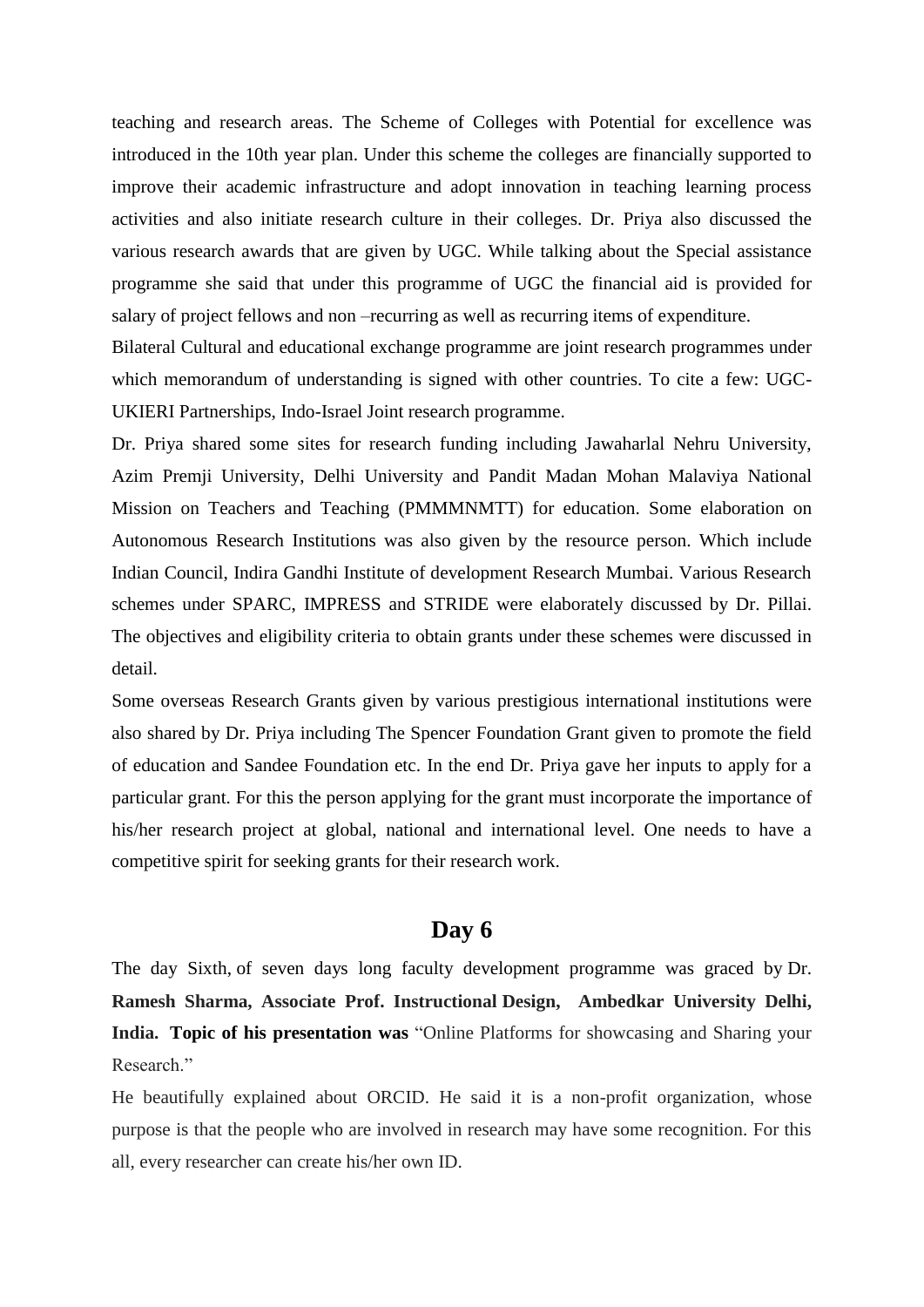ORCID vision- It is a world where all who participate in research, innovation are uniquely identified and connected to their contributions across various discipline. Then, he talked about 16 digit ORCID identifier. This number is unique and gives information about what that person is known for. The differentiation will come through this id. People can connect their research activities. It makes a good profile for a researcher. It creates a persistent and unique identifier. Through that, you can connect to the ORC-ID.

He talked about API (A set of application programming interfaces). He said that like GHG Khalsa College of Education has its own website, all the assistant professors have their own id connected with it. It becomes good for record and integration. Sir talked at length about the working of ORCHID. Through this, every researcher can get a clear and permanent record of their work. This is independent of disciplines whether it is Science, National and institutional boundaries. It is open to any organization that has interest in research. It is completely transparent, whatever we want to put into it that is displayed on it. Researcher is able to create, edit and maintain it in future also. One can define his or her own privacy and with one's permission. It becomes free to download for everybody. The various advantage of ORCID shared by Dr. Sharma includes:

- Unique identity
- Correct attribution
- Reliable connection to one's contributions and affiliations
- · Improved discoverability and recognition
- Connecting one's record to a growing number of institutions, funders and publishers.
- ORCID record is one's own record, for free and forever.

Dr. Sharma also discussed about the main features of ORCID where he explained in detail how to create ORC-ID account and how to sign in. He suggested that a researcher should always sign in with Gmail account. There are total 16 digits in one's ID. It can range from Zero to X. It may also end with X. Sir mentioned that for Account settings, the Researcher has complete control upon it. Dr. Ramesh explained about the preference of DOI as compared to URL by telling that DOI is permanent in nature. There are certain agencies and websites which gives DOI, those who are publishing a journal and want to have DOI, then there are certain platforms which gives you access. At last he suggested some points regarding ORCID-

There is a difference in a challenge in Google Scholar that it can identify wrongly because different persons with same names may exist. So one should have regular check on it.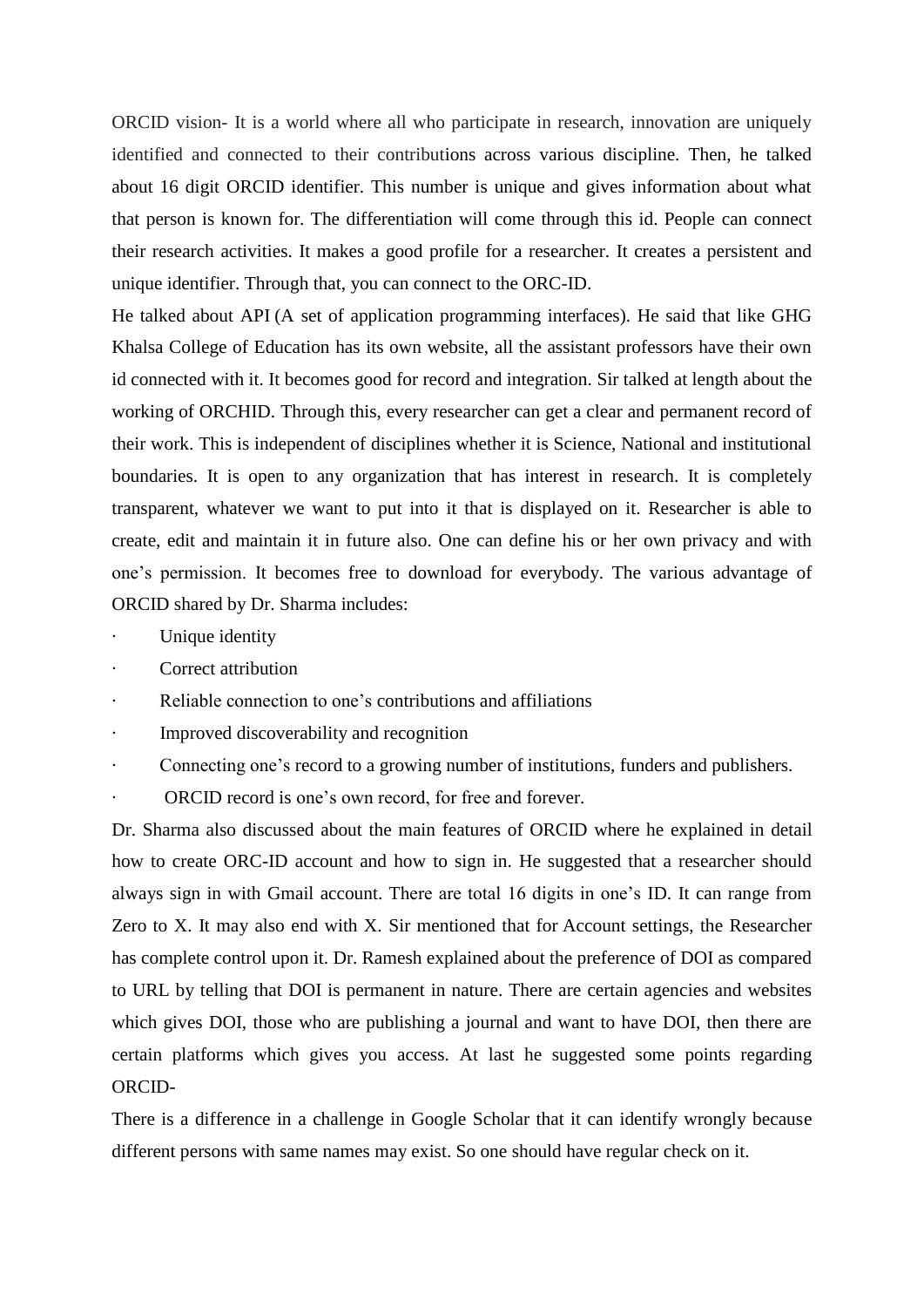#### **Day 7**

#### **Session I- Dr. Bhagwan Balani**

The day seventh of Faculty Development Programme was graced by Dr. Bhagwan Balani, **I/C Principal, BTTC Mumbai on the topic "Executing Project Management".** Dr. Balani started his presentation by discussing Resource pooling and Human Resource Management. Dr. Balani talked about Collaborative Research Project by giving special emphasis on Concept formation.

Sir explained about the enriched library resources related to research. Few such resources shared by sir include:

- 7 kids of smart :Identifying and developing your Multiple intelligence
- Handbook of Differentiated instruction using the Multiple intelligence: Lesson Plan
- Multiple intelligence in elementary classroom: A Teacher Tool Kit
- Qualitative research from start to finish
- Integrating Curricula with multiple intelligence
- Building A+ Better teacher: How teaching works and How to each it to everyone
- What great Teachers do Differently: 17 things that matter most
- Daily Dose: Integrating Multiple Intelligence into your Curriculum
- Intelligence Reframed: Multiple Intelligence for the 21st Century, Gardner, Howard E.
- Creating Extra- ordinary Teachers: Multiple Intelligence in the classroom and Beyond, Shearer, Barnton
- Pathway of learning: teaching Students and Parents About Multiple Intelligences
- Quick flip Activities for Multiple Intelligence
- Qualitative data analysis: A method of source book
- Educational research: Quantitative , Qualitative and Mixed Approaches
- Introduction to Educational Research
- A manual for writers of Research papers, Theses and Dissertations
- Qualitative research: A guide to design and implementation.

Further Dr. Balani stressed on the quote by Rita Dunn that "If a child is not learning the way you are teaching, then you must teach in the way the child learns"

In the next step Dr. Bhagwan Balani elaborated on Planning and Developing Conceptual Framework through Application of Multiple Intelligence Theory. The Conceptual Framework can be developed by following steps: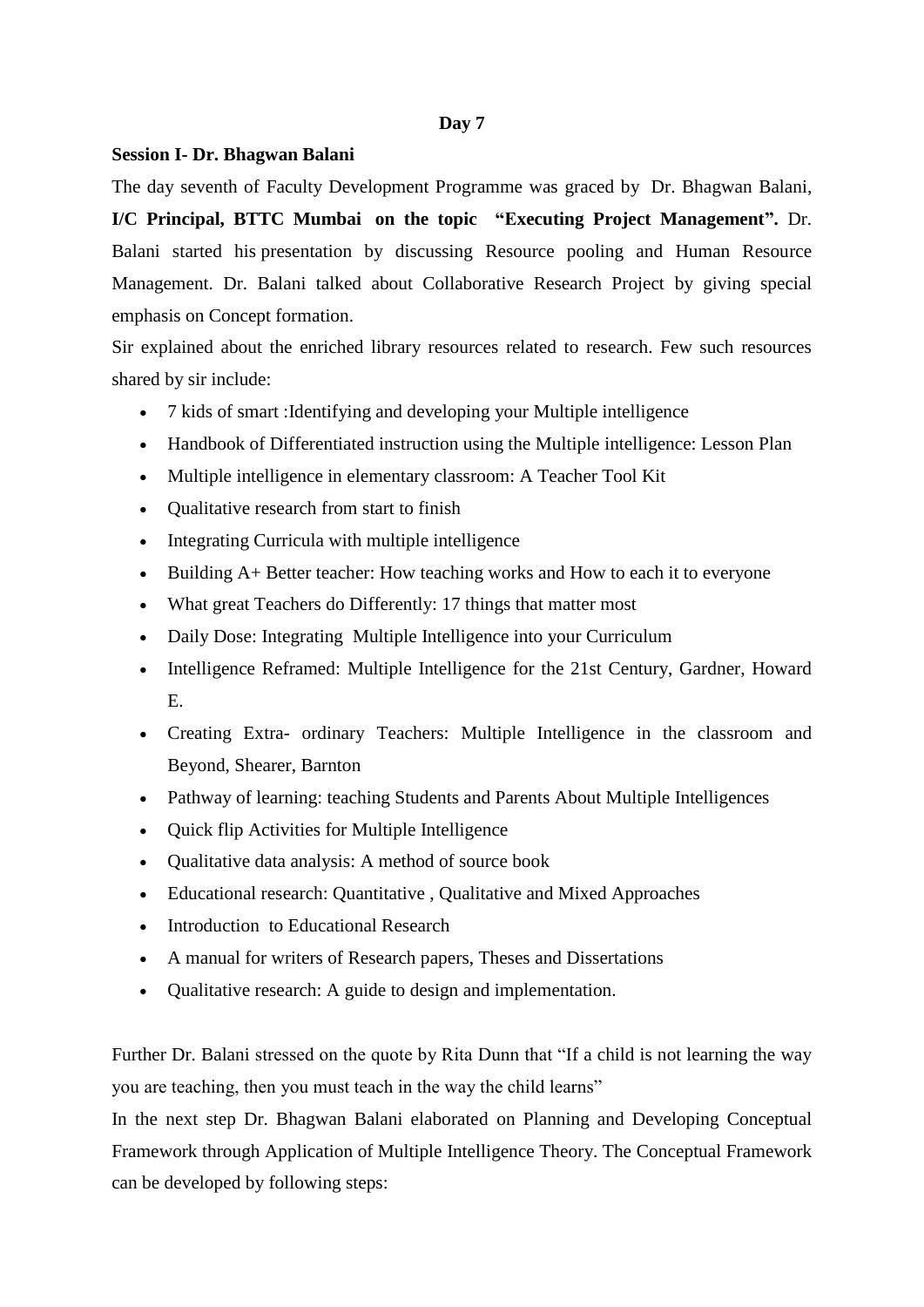- In Depth study of the outcomes of measurement of Multiple Intelligence and Literature Review
- Study and Reflection activities of development of Multiple Intelligence
- Identification of the core areas of school curriculum
- Brainstorming of different pedagogies to enhance Multiple Intelligence among secondary school students.
- Preparing a list of practical activities (pedagogies)
- Strengthening co-scholastic programme
- Focusing Life Skills as core component of co-scholastic programme

After carefully developing conceptual framework, next step is development of proposal as under

- Listing the Title
- Elimination Round
- Fixing the Title
- Defining the Variables, Sample, Research Design
- Planning the execution of Project
- Preparing Proposal as per UGC Format
- Reviewing and editing the proposal

After development of Proposal next step is to Executing and implementing planned activities by giving overview of various steps of research:

- Literature Review
- Need of the study
- Aim of the study
- Objectives of the study
- Hypothesis of the study
- Research Design
- Sample of the study
- Data Analysis
- Conclusion
- Reference

D. Balani elaborated the whole process of experimental research by emphasising on research outcomes as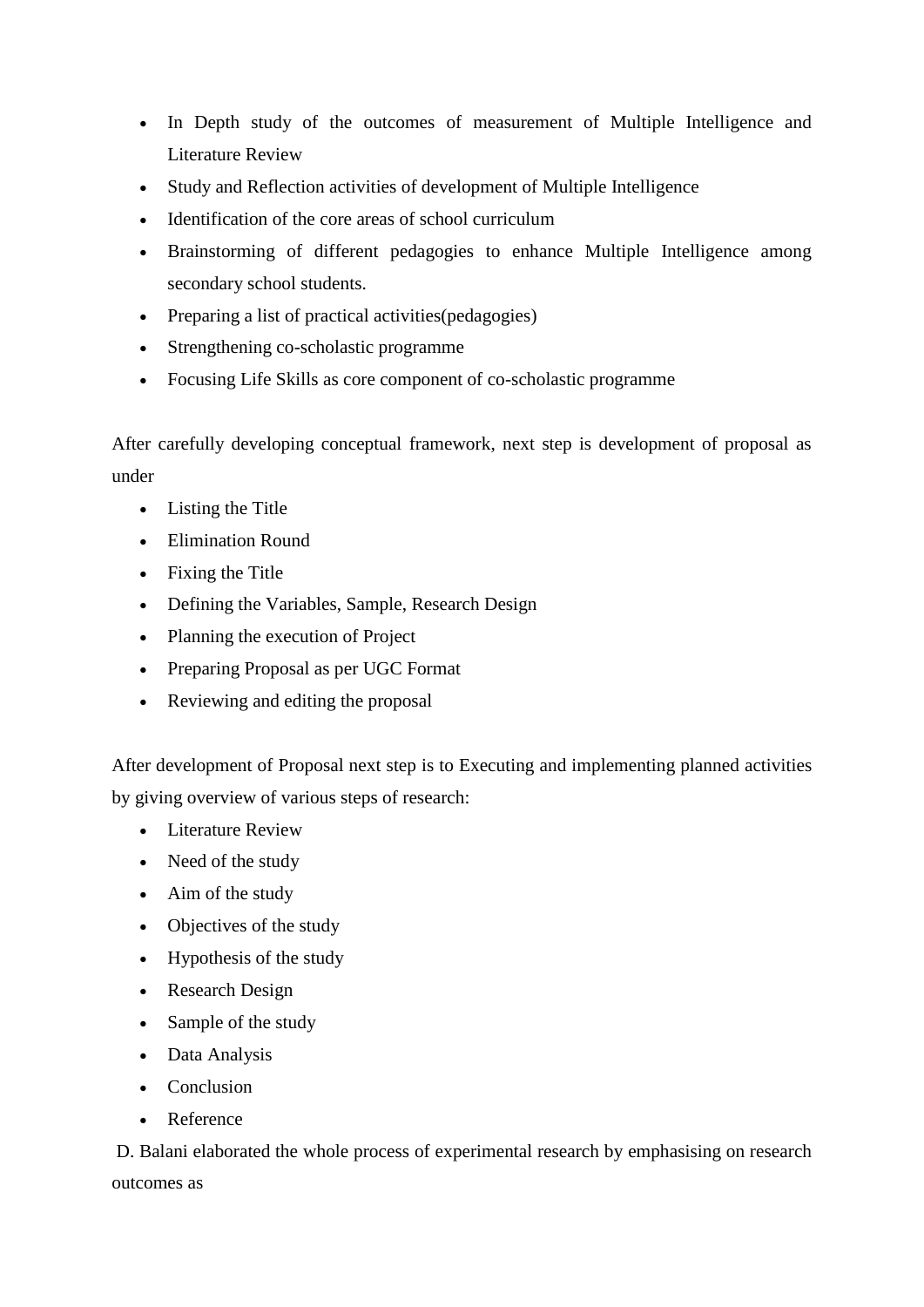- Improved understanding of the academics and relationships
- Acquisitions of research skills, technological skills, collaborative learning and project management Skills
- Team building, Knowledge generation and development of leadership skills
- Teacher training , development of pedagogical skills, mentoring and resource pooling

In the end of his deliberation Dr. Balani shared the list of documents needed to be submitted to UGC for a research Project as per following:

- Two copies of detailed progress of research work
- Detailed audited statement of expenditure
- Audited utilization certificate
- Details of Field work (Annexure IV of the Guidelines)
- Mandate from duly filled and signed by the Register/Principal

### **Session –II Dr. Lubna J. Mansuri**

Dr. Lubna commenced her deliberation on "**Sharing Experiential Learning**" by focusing on her major research work on the topic "Life Skills education programme for the marginalized students of eighth standard - An experimental study" which was funded by ICSSR. Dr. Lubna discussed some guidelines to submit a research proposal to ICSSR as per following:

- Preparing the Proposal
- Budgeting
- Submission of the Research Proposal
- Presentation with Experts(New Delhi)

Dr. Lubna explained that the research proposal format consists of two parts as Part A & Part B. Part A contains a concise summary of the research proposal(about 1000 words) and Part B contains a detailed research proposal of about 5000 words for the Major Project.

# **Documents to be submitted with the proposal are as per following:**

- Application For Research Project(Major)
- Proposal for major research -Annexure I
- Declaration
- Annexure II-Bio-Data
- Annexure III-Cost Estimation
- Annexure IV-Forwarding letter by the head of the Institution
- Annexure V- ICSSR Format for short Summary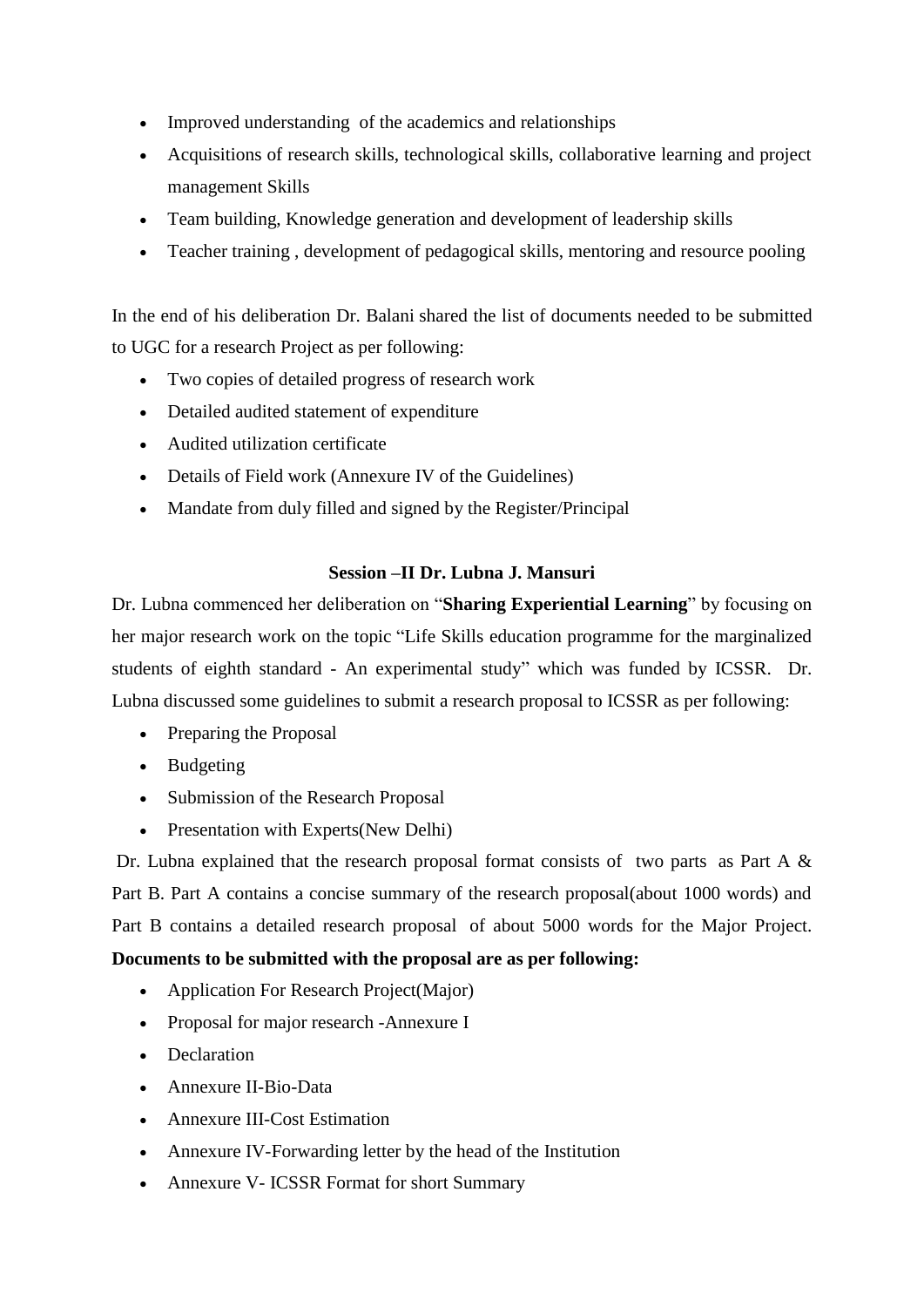Further mam gave an outline of the format of the research proposal to be submitted to ICSSR under the following heads:

- Title
- Introduction and /or statement of the Problem
- Aims and/or Objectives of the study
- Conceptual Framework
- Research questions or Hypotheses
- Review of Literature
- Scope and Methodology Relevance, Anticipated outcomes and Proposed outputs from the Research
- Tentative Chapterization
- Time Frame
- Estimated Budget
- Bibliography

Mam further discussed about the various management process steps for managing the project which include:

- Planning and Decision Making (Determination the course of action)
- Organizing ( Coordination of Activities & Resources)
- Leading (Managing & Motivating People)
- Controlling (Monitor, Review & Final Plans)

# **Dr. Lubna highlighted the various steps in the Journey of planning and implementing a**

## **research project as per following:**

## **Planning & Organization**

As per Dr. Lubna's View this part involved

- Plan the duration of the Project
- Selection of team members for the Project
- Orientation to the team members
- Permission & Planning for Data collection
- Preparing lesson plans and materials

## **Implementation**

- Feedback from experts for Lesson Plans and Methodologies
- Execution of the Lessons in the classroom
- Feedback from the students about the Lessons
- Completion of the Lessons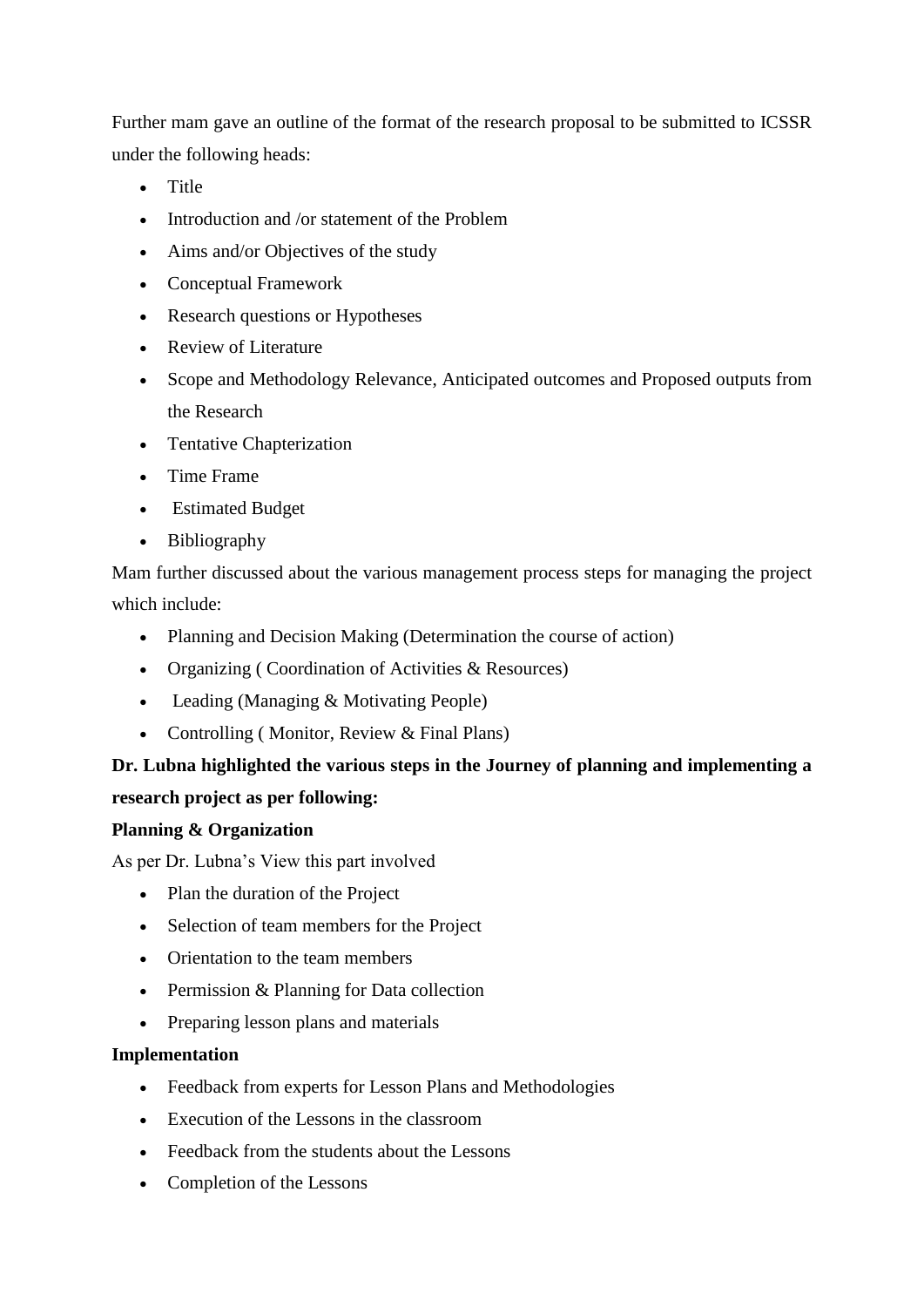• Data Analysis & Chapter Writing

### **Discovering Novel Skills as**

#### *Managing Funds & Maintaining Accounts*

- Creating documents for different heads
- Keeping a record of the salary and money utilization
- Maintaining the passbook and record
- Maintaining and preserving letters from thee funding agency

### *Communication with the Funding Agency*

- Following the Format of Communication
- Sending Letter of acceptance of Project
- Preparing 6 monthly reports of research Project
- Sending letters to institutions
- Auditing of the funds

Dr. Mansuri further shared her experience about new learning that she gets through this research project. She shared her experience about the support that she received from her family, Head of the institution, colleagues, friends as well as team members for executing the Project. She also shared that through this project she get to know about preparing, writing and presenting papers, identifying reputed journals for publishing them and attending conferences to update her knowledge in the field of research especially on the theme of her project. She also experienced some challenges in her research journey which were resolved side by side. She further explained about the various steps while submitting the final project:

- Proofreading
- Plagiarism Check
- Printing and Formatting
- Binding with proper Format
- Submission of the Project (Soft & Hard Copies)

Dr. Lubna shared some formats for sample of documents to explain more about the patterns for the submission of research projects. Dr. Lubna concluded her presentation by a beautiful quote that "E*very accomplishment starts with the decision to try".*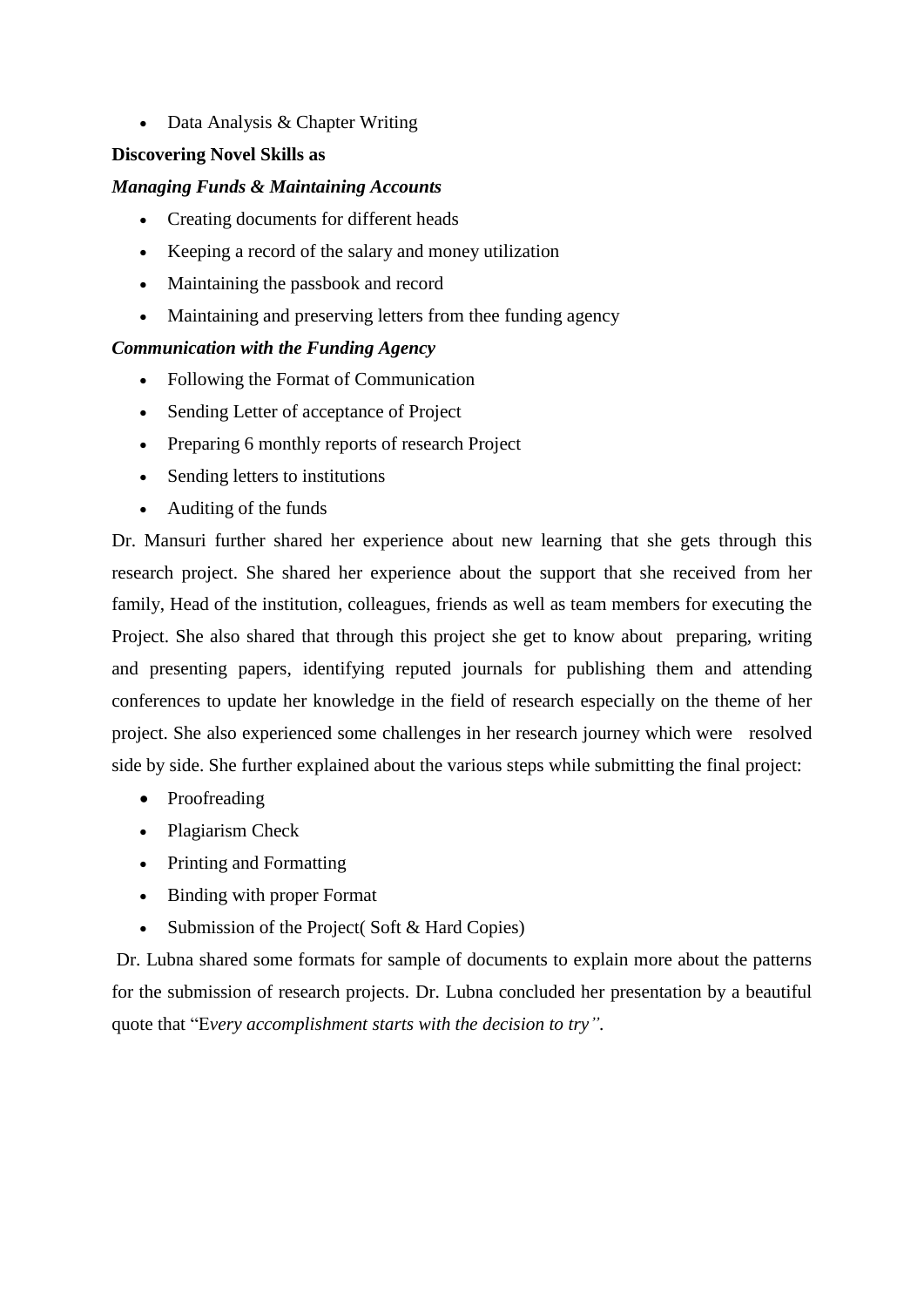#### **Valedictory address - Dr. R.G. Kothari**

Dr. Kothari in his valedictory address contemplated on the errors committed by the researchers in their research work. He elaborated that the researchers do not have clarity for their research proposals. They are not able to identify the priority areas for framing a research proposal and moreover the various steps leading to the formation of an effective research proposal are followed. Researchers are not able to justify significance of the proposal selected by them for their research work. He further highlighted that the problem selected for research must be feasible in terms of money, time and subject availability. The various errors quoted by Dr. Kothari that are committed by a researcher are as per follows:

- Selection of a complicated problem
- Objectives and research questions are not properly written
- Specification of the research problem is not properly done.
- A proper format for writing the research problem is not followed
- Lack of clarity about the limitations and delimitations of a research problem
- Operational definitions of the variables under study are properly written
- Lack of clarity about the basics of the research
- Misconceptions about the sample size at various levels of research
- Population is not well defined
- Sample is not checked for weather it contains all the characteristics of a population or not
- There is no clarity on the accepted error
- Validation of tools is not done ethically
- Old tools are used for collecting the sample
- Reference selection is poorly written

Sir while concluding his deliberation said that we as a researcher should do away from committing these errors in order to improve the quality of research.

#### **Recommendations**

 We need to refocus and rethink about research. Education sector needs to collaborate with the corporate sector and develop fine linkages in order to do better in the field of research.